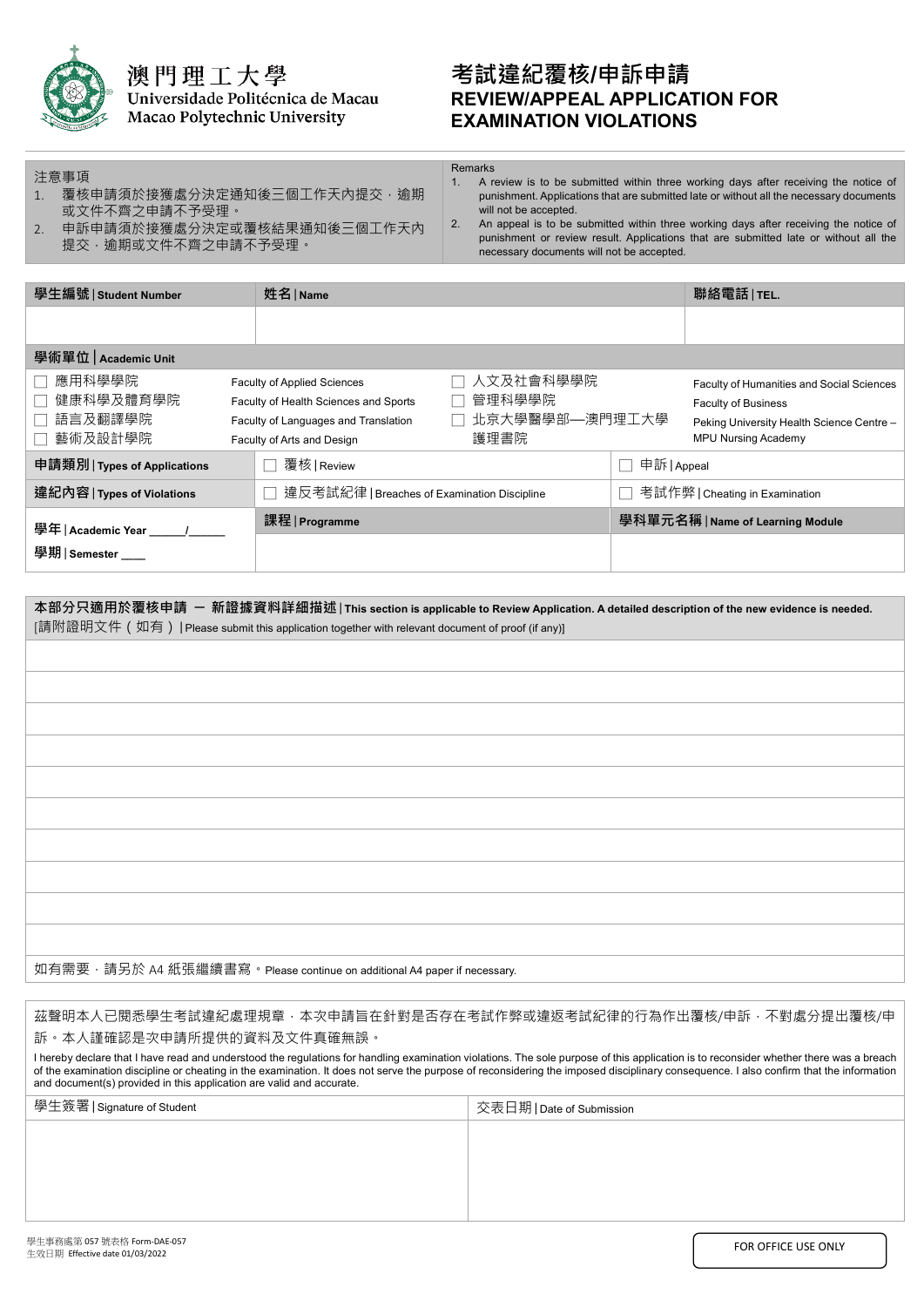| 覆核結果   REVIEW RESULT                                                                                                                                                                   |                                                                                                                                 |
|----------------------------------------------------------------------------------------------------------------------------------------------------------------------------------------|---------------------------------------------------------------------------------------------------------------------------------|
| 學術單位專用   Academic Unit Use Only                                                                                                                                                        |                                                                                                                                 |
| 本單位對此申請作出以下決定<br>The following decision has been made by the academic unit on this application                                                                                         |                                                                                                                                 |
|                                                                                                                                                                                        |                                                                                                                                 |
| 維持原來之處分決定 Maintain the original disciplinary consequence imposed<br>結果更新及原因如下 Result updated as below and supported by the following reasons:                                          |                                                                                                                                 |
|                                                                                                                                                                                        |                                                                                                                                 |
|                                                                                                                                                                                        |                                                                                                                                 |
|                                                                                                                                                                                        |                                                                                                                                 |
|                                                                                                                                                                                        |                                                                                                                                 |
|                                                                                                                                                                                        |                                                                                                                                 |
| 學術單位主管簽署   Signature of Dean                                                                                                                                                           | 日期   Date                                                                                                                       |
|                                                                                                                                                                                        |                                                                                                                                 |
|                                                                                                                                                                                        |                                                                                                                                 |
| 申訴結果 APPEAL RESULT                                                                                                                                                                     |                                                                                                                                 |
| 考試個案小組專用   The Investigation Team Use Only                                                                                                                                             |                                                                                                                                 |
| 本考試個案小組對此申訴申請作出以下最終決定・現附上相關文件送呈學術委員會審批<br>The Investigation Team has made the final decision on this application as follows, relevant documents being sent to the Senate for approval. |                                                                                                                                 |
| 維持原來之處分決定 Maintain the original disciplinary consequence imposed                                                                                                                       |                                                                                                                                 |
| 結果更新及原因如下 Result updated as below and supported by the following reasons:                                                                                                              |                                                                                                                                 |
|                                                                                                                                                                                        |                                                                                                                                 |
|                                                                                                                                                                                        |                                                                                                                                 |
|                                                                                                                                                                                        |                                                                                                                                 |
|                                                                                                                                                                                        |                                                                                                                                 |
| 考試個案小組主席簽署   Signature of the Investigation Team's Chair                                                                                                                               |                                                                                                                                 |
|                                                                                                                                                                                        | 日期   Date                                                                                                                       |
|                                                                                                                                                                                        |                                                                                                                                 |
| 學術委員會專用   Senate Use Only                                                                                                                                                              |                                                                                                                                 |
| 學術委員會對考試個案小組的最終決定批示如下   Dispatch of the Senate upon the decision made by the Investigation Team                                                                                        |                                                                                                                                 |
|                                                                                                                                                                                        |                                                                                                                                 |
|                                                                                                                                                                                        |                                                                                                                                 |
| 批准考試個案小組決議的最終決定   The final decision made by the Investigation Team has been affirmed                                                                                                  |                                                                                                                                 |
|                                                                                                                                                                                        | 不批准考試個案小組決議的最終決定 · 結果更新如下   The final decision made by the Investigation Team has been overturned and the result is updated as: |
|                                                                                                                                                                                        |                                                                                                                                 |
|                                                                                                                                                                                        |                                                                                                                                 |
|                                                                                                                                                                                        |                                                                                                                                 |
|                                                                                                                                                                                        |                                                                                                                                 |
| 學術委員會主席簽署   Signature of Senate Chair                                                                                                                                                  | 日期 Date                                                                                                                         |
|                                                                                                                                                                                        |                                                                                                                                 |
|                                                                                                                                                                                        |                                                                                                                                 |
| 備註   Remarks                                                                                                                                                                           |                                                                                                                                 |
|                                                                                                                                                                                        |                                                                                                                                 |
|                                                                                                                                                                                        |                                                                                                                                 |
|                                                                                                                                                                                        |                                                                                                                                 |
|                                                                                                                                                                                        |                                                                                                                                 |